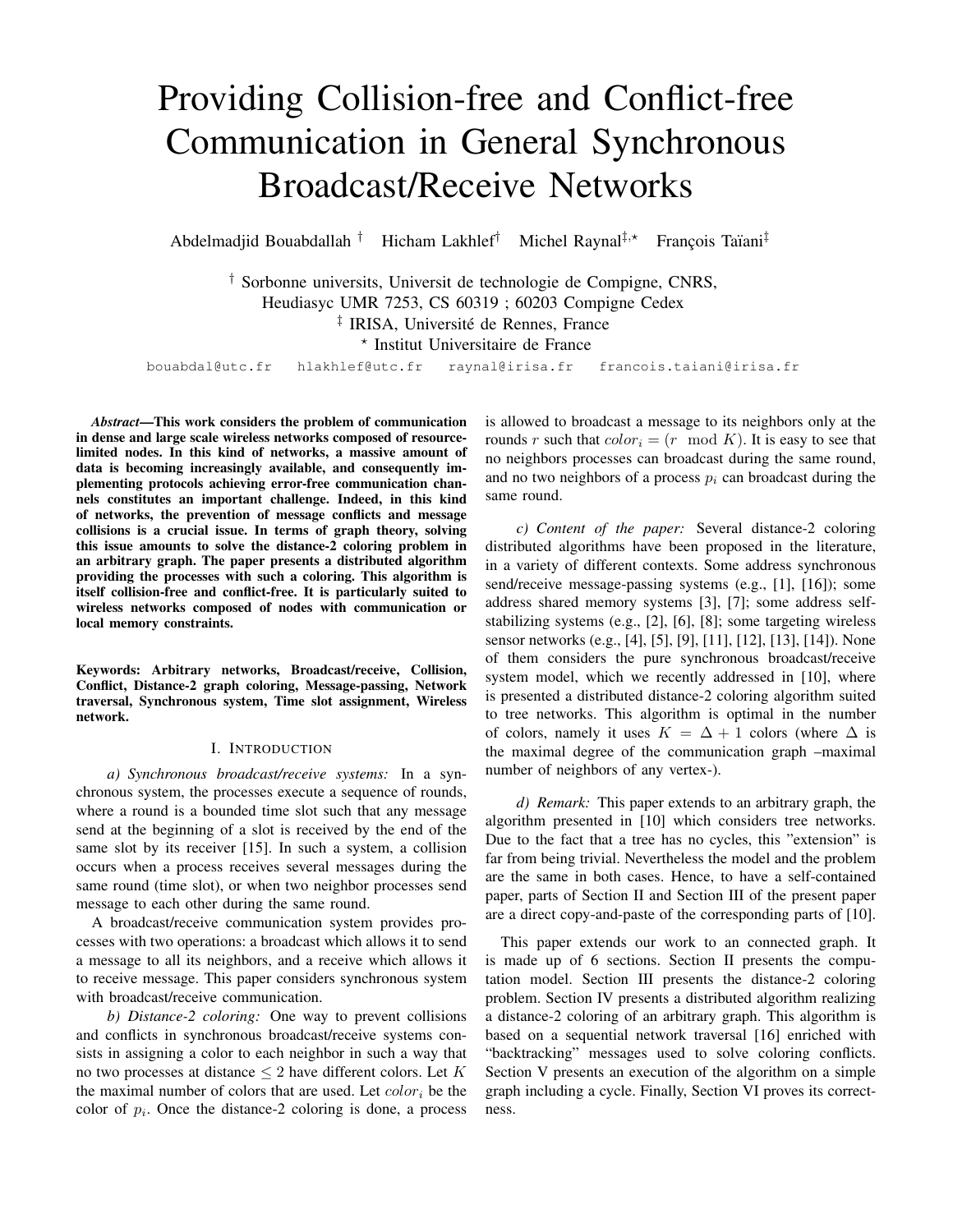### II. SYNCHRONOUS BROADCAST/RECEIVE MODEL

*a) Processes, initial knowledge, and the communication graph:* The system model consists of n sequential processes denoted  $p_1$ , ...,  $p_n$ , connected by an arbitrary communication graph.

Each process  $p_i$  has an identity  $id_i$ , which is known only by itself and its neighbors (processes at distance 1 from it). The constant  $neighbors_i$  is a local set, known only by  $p_i$ , including the identities of its neighbors (and only them). As noticed in the Introduction, in order for a process  $p_i$  not to confuse its neighbors, it is assumed that no two processes at distance less than or equal to 2 have distinct identities. Hence, any two processes at distance greater than 2 may have the same identity. When computing bit complexities, we will assume that any process identity is encoded in  $\log_2 n$  bits.

Let  $\Delta_i$  denote the degree of a process  $p_i$  (i.e.  $|neighbors_i|$ ) and let  $\Delta$  denote the maximal degree of the process graph  $(\max{\{\Delta_1,\dots,\Delta_n\}})$ . While each process  $p_i$  knows  $\Delta_i$ , no process knows  $\Delta$  (a process  $p_x$  such that  $\Delta_x = \Delta$  does not know that  $\Delta_x$  is  $\Delta$ ).

When considering a process  $p_i$ ,  $1 \le i \le n$ , the integer i is called its index. Indexes are not known by the processes. They are only a notation convenience used as a subscript to distinguish processes and their local variables.

*b) Timing model:* We assume that processing durations are equal to 0. This is justified by the following observations: (a) the duration of the local computations of a process is negligible with respect to message transfer delays, and (b) the processing duration of a message may be considered as a part of its transfer delay.

Communication is synchronous in the sense that there is an upper bound  $D$  on message transfer delays, and this bound is known by all the processes (global knowledge). From an algorithm design point of view, we consider that there is a global clock, denoted  $CLOCK$ , which is increased by 1, after each period of D physical time units. Each value of CLOCK defines what is usually called a *time slot* or a *round*.

*c) Communication operations:* The processes are provided with two operations denoted broadcast() and receive(). A process  $p_i$  invokes broadcast TAG(m) to send the message  $m$ , whose type is TAG, to all its neighbors. It is assumed that a process invokes broadcast() only at a beginning of a time slot. When a message TAG $(m)$  arrives at a process  $p_i$ , this process is immediately warned of it, which triggers the execution of operation receive() to obtain the message. Hence, a message is always received and processed during the time slot –round– in which it was broadcast.

From a linguistic point of of view, we use the two following when notations when writing algorithms, where predicate is a predicate involving CLOCK and possibly local variables of the concerned process.

when  $TAG(m)$  is received do processing of the message. when predicate do code entailing one broadcast() invocation.

*d) Message collision and message conflict:* Traditional wired round-based synchronous systems assume a dedicated communication medium for each pair of processes (i.e., this medium is not accessible to the other processes). Hence, in these systems a process  $p_i$  obeys the following sequential pattern during each round: (a) first  $p_i$  sends a message to all or a subset of its neighbors, (b) then  $p_i$  receives the messages sent to it by its neighbors during the current round, and (c) finally executes a local computation which depends on its local state at the beginning of the round and the messages it has received during the current round.

The situation is different in systems such as wireless networks (e.g., sensor networks), which lack a dedicated communication medium per pair of processes. A process  $p_i$  shares a single communication medium with all its neighbors, and "message clash" problems can occur, each message corrupting the other ones, and being corrupted by them. Consider a process  $p_i$ , these problems are the following.

- If two neighbors of  $p_i$  invoke the operation broadcast() during the same time slot (round), a message *collision*
- **•** If  $p_i$  and one of its neighbors invoke broadcast() during the same time slot (round), a message *conflict* occurs.

As already indicated, this paper considers this broadcast/receive communication model. This implies that protocols must prevent collisions and conflicts to ensure both message consistency and computation progress.

#### III. THE DISTANCE-2 COLORING PROBLEM

*a) Solving the collision/conflict problem:* To prevent collisions and conflicts involving a process  $p_i$ , only a single process in the set  $\{p_i\} \cup neighbors_i$  can obtain the right to communicate during a given round. To this end, we associate each process with time slots (rounds) in which it can broadcast a message, while none of its 2-hop neighbors can broadcast during these time slots. When considering the whole set of processes, this assignment must be optimal in terms of numbers of colors (ideally allowing as many processes as possible to broadcast during the same round).

This problem is a well-known graph coloring problem called *distance-2* coloring. The aim is to design distributed algorithms associating a color with each process (which will define the time-slots during which it will be allowed to broadcast) such that the following properties are satisfied.

*b) Definition:*

- Validity: The final color of each process belongs to  $\{0, ..., K\}$ , where  $K \leq \Delta^2$ .
- Consistency: No two processes at distance  $\leq 2$  have the same color at the end of the coloring algorithm.
- Termination: Each process obtains a color and one process knows that this occurred.

*c) Using the colors to define the time slots:* The colors obtained by the processes are used as follows, where  $color_i$ is the color obtained by process  $p_i$ . The time slots (rounds) during which  $p_i$  is allowed to broadcast a message to its neighbors correspond to the values of CLOCK such that  $((CLOCK \mod (K+1)) = color_i)$ . As we will see, these time slots are different from the time slots used during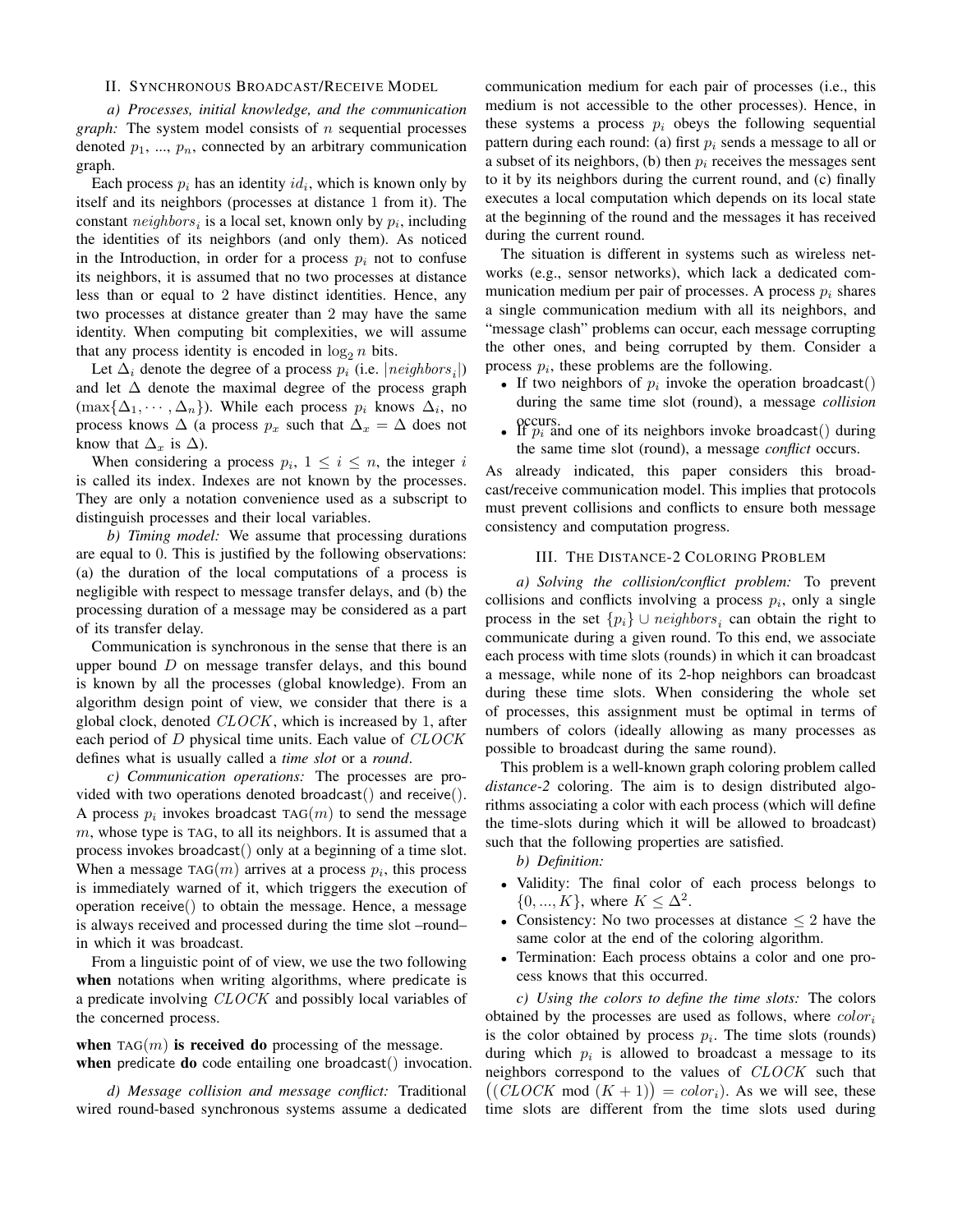the (sequential and parallel) distributed distance-2 algorithms which are presented below. It follows that these algorithms must provide each process with the (initially unknown) value of K.

### IV. SEQUENTIAL DISTANCE-2 COLORING OF A GRAPH

This section presents a distributed distance-2 coloring distributed algorithm for any connected graph. This solution is shown in Algorithm 1. During the execution of this algorithm there are neither message collisions, nor message conflicts. This algorithm is sequential in the sense that its skeleton is a depth-first tree traversal in which the control flow (implemented by appropriate messages) moves sequentially from a process to another one.

Algorithm 1 assumes that a single process receives a message, START(), which defines it as the root of the network. This external message causes the receiving process,  $p_r$ , to simulate the reception of a fictitious message, COLOR $(id_i, id_i, -1, 0, \emptyset)$ . This message initiates a depth-first traversal of the network.

*a) Messages:* The algorithm uses five types of messages: COLOR(), CORRECT(), CORRECTED\_COLOR(), RE-SUME COLORING() and TERM(). These messages do not have the same number of parameters. As each message is received by all the neighbors of thge sender, its first parameter is the identity of its destination neighbor process. However, even if the message is not destined to it, the process can do local actions (line 10).

These messages implement a depth-first traversal of the network [16]. Each carries the identity of its destination  $(dest)$ , the identity of its sender (sender). In addition, the message COLOR() carries the color of its sender (sender  $_{cl}$ ), the proposed color  $(proposed\_cl)$  and the color set of the already colored neighbors of the sender (d1colors). The message CORRECT() carries the color of the sender and the set *d1colors*. The message CORRECTED\_COLOR() carries a second identity of destination dest2 and the corrected color  $(corrected_c l)$ . The message RESUME\_COLORING $()$  carries destination identity dest and the sender identity sender.

Let us call the messages CORRECT(), COR-RECTED COLOR() and RESUME COLORING() as *backtracking messages*.

*b)* Local variables: Each process  $p_i$  manages the following local variables.

• state<sub>i</sub> (initialized to 0) is used by  $p_i$  to manage the progress of the network traversal. Each process may traverse seven different states during the execution of the algorithm. States  $1, 2, 3, 4, 5$ , and 6 are active: a process in state 1 broadcasts a COLOR() message destined to one of its uncolored children, a process in state 2 broadcasts a CORRECT() message destined to its parent after the detection of a temporary inconsistency in the coloring, a process in state 3 broadcasts a TERM() message destined to its parent, a process in state 4 or 6 broadcasts a  $CORRECTED\_COLOR()$  message, and a process in state 5 broadcasts a RESUME COLORING() message to its child. States 0 is a waiting state. Nodes listen on the broadcast channel but cannot send any message.

- parent<sub>i</sub> saves the identity of the process  $p_i$  from which  $p_i$  received the message COLOR $(id_i, -, -, -, -)$ ;  $p_i$  receives exactly one such message. This process,  $p_i$ , defines the parent of  $p_i$  in the built tree. The root  $p_r$  of the built tree, defined by the reception of the external message START(), is the only process such that  $parent_r = id_r$ .
- sender\_cl<sub>i</sub> records the color of the parent of  $p_i$ .  $p_i$ receives this information in the parent's COLOR message.
- $\bullet$  d1colors<sub>i</sub> is a set containing the colors of the neighbors of  $p_i$ , that have already obtained their color.
- $\bullet$  d2colors<sub>i</sub> is a set containing the colors of the neighbors of neighbors of  $p_i$  (processes at distance 2), that have already obtained their color.
- $to\_color_i$  (initialized to  $neighbors_i$ ) is a set containing the identities of the neighbors of  $p_i$  not yet colored.
- $color_i$  contains the color of  $p_i$ .

*c) Description of the algorithm:* Processes start the algorithm in state 0, waiting for a COLOR $(id_i, -, -, -, \emptyset)$  message, where the sender (color proposer) proposes a color to one of its neighbors. A process,  $p_i$ , receives such a message destined to it (i.e  $dest = id_i$ ) exactly once. When it receives this message, it is visited for the first time by the depth-first tree traversal. It consequently assigns the values of the message parameters to its local variables  $parent_i$ ,  $sender\_cl_i$ ,  $d1colors_i$  and  $d2colors_i$  (lines 02, 06, 07). If the proposed color is not used by the neighbors and the neighbors of neighbors, and the color of the color proposer is not used by any process in  $neighbors<sub>i</sub>$ , then the process accepts the proposed color (line 06) and moves to the state 1. So it can broadcast a COLOR() message at line 13 if it has at least one uncolored neighbor. This message is destined to this uncolored neighbor (line 12). At line 07, if a process,  $p_i$ , does not have neighbors to color, it obtains  $state_i = 3$ . This state allows the process to broadcast in the next round a TERM() message destined to its parent. And if all the children of a parent are colored (line 24), this parent obtains  $state_i = 3$  which permits to it the broadcast of TERM() message destined to its parent and so on following lines 18, 25. Otherwise (there is an uncolored neighbor), the parent obtains the state 2 which allows, in the next round, the broadcast of a COLOR() message destined to one of its uncolored neighbors.

If a destination process,  $p_i$ , detects that the color of the color proposer is used by one of its neighbors, or the proposed color is used by a neighbor or a process at distance 2, then it does not take the proposed color, and moves to  $state_i = 2$  (lines 03) and 04). This state allows it to inform the color proposer about this temporary inconsistency using a CORRECT() message at line 11. At the reception of this message, the process updates its sets  $d1colors<sub>i</sub>$  and  $d2colors<sub>i</sub>$  and it knows now all current colors of the processes at distance 2 (lines 29). At line 30 it then obtains a new color which is not used by its neighbors and the processes at distance 2. It also obtains  $state_i = 4$  which permits it to broadcast a CORRECTED COLOR() message to its neighbors (line 19). At the reception of this message the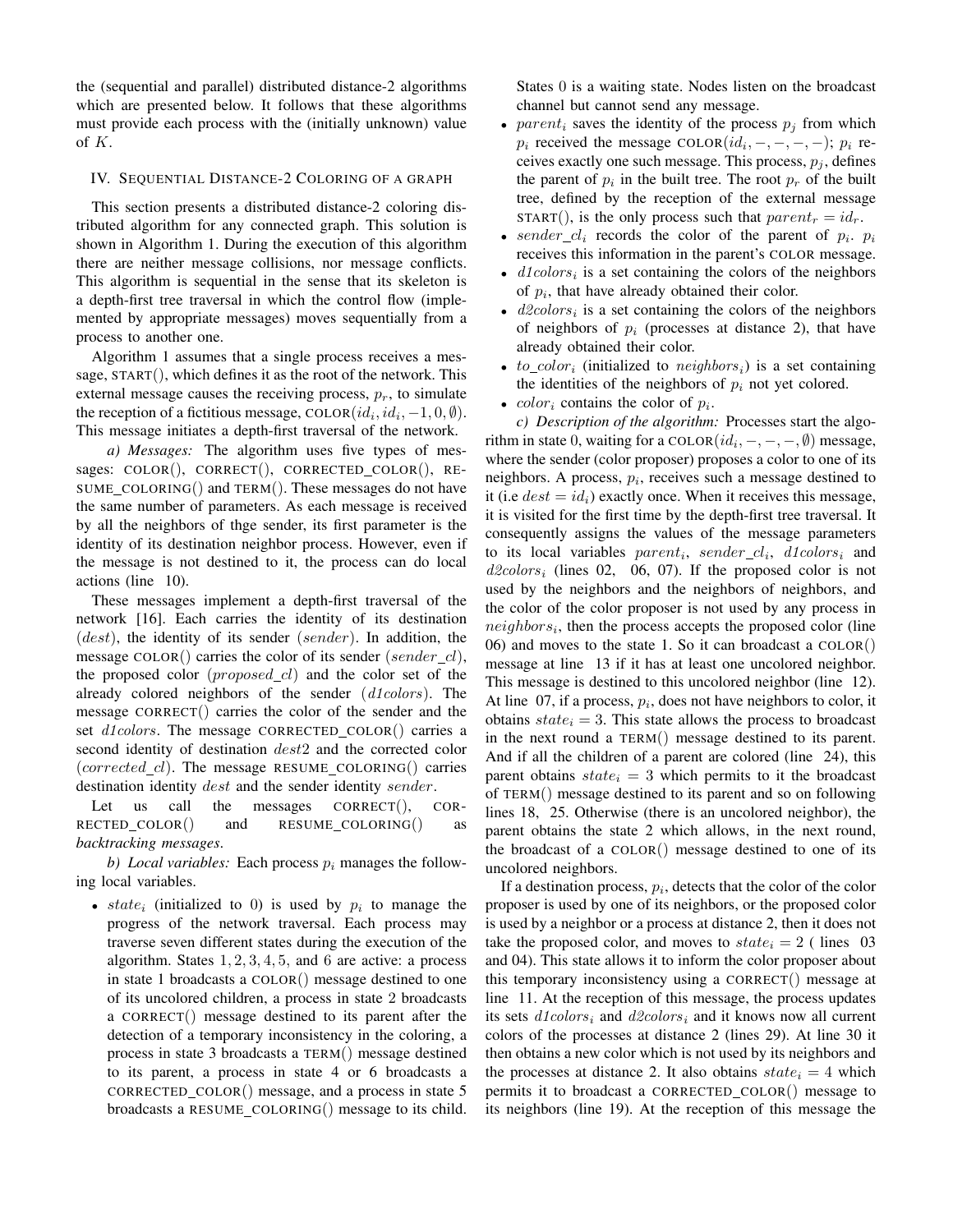**init**:  $d1colors_i \leftarrow \emptyset$ ;  $sender_i \leftarrow 0$ ;  $d2colors_i \leftarrow \emptyset$ ;  $state_i \leftarrow 0$ ;  $to\_color_i \leftarrow neighbors_i$ . when START() is received do (01) the reception of this message defines its receiver  $p_i$  as the root of the tree; this process  $p_i$  simulates then the sending of COLOR( $id_i$ ,  $id_i$ ,  $-1$ ,  $0$ ,  $\emptyset$ ) to itself. when  $COLOR(dest, sender, sender\_cl, proposed\_color, d1colors)$  is received do (02)  $to\_color_i \leftarrow to\_color_i \setminus \{sender\}; \, d2colors_i \leftarrow d2colors_i \cup d1colors;$ (03) if  $(dest = id_i) \wedge ((sender\_cl \in d1colors_i) \vee (proposed\_color \in (d1colors_i \cup d2colors_i)))$ <br>(04) then state;  $\leftarrow 2$ : sender;  $\leftarrow$  sender: then  $state_i \leftarrow 2$ ; sender<sub>i</sub>  $\leftarrow sender$ ; (05) else if  $(dest = id_i) \wedge (to\_color_i \neq \emptyset)$ <br>(06) then  $state_i \leftarrow 1$ ;  $color_i \leftarrow pro_i$ (06) **then**  $state_i \leftarrow 1$ ; color<sub>i</sub> ← proposed\_color; parent<sub>i</sub> ← sender; d1colors<sub>i</sub> ← d1colors<sub>i</sub> ∪ {sender\_cl};<br>(07) **else if**  $dest = id_i$ ) ∧ (to\_color<sub>i</sub> =  $\emptyset$ ) **then**  $state_i \leftarrow 3$ ; parent<sub>i</sub> ← sender; **end if** (07) **else if**  $dest = id_i) \wedge (to\_color_i = \emptyset)$  then  $state_i \leftarrow 3$ ;  $parent_i \leftarrow sender$ ; **end if** (08) **end if** end if (09) end if; (10) if  $(dest \neq id_i)$  then  $d2colors_i \leftarrow d2colors_i \cup \{proposed\_color\}; d1colors_i \leftarrow d1colors_i \cup \{sender\_cl\}$  end if. when (CLOCK increases) (11) if  $(state_i = 1)$  then  $color\_for\_child \leftarrow$  the first color in 0, 1.. which is not in  $d1colors_i \cup color_i$ ;<br>(12)  $next \leftarrow any id_k \in to\_color_i$ ;  $next \leftarrow \text{any } id_k \in to\_color_i;$ (13) broadcast  $\text{COLOR}(next, id_i, color_i, color\_for\_child, d1colors_i); state_i \leftarrow 0$ (14) end if; (15) if  $(state_i = 2)$  then  $color_i \leftarrow$  the first color in 0, 1... which is not in  $d1colors_i \cup d2colors_i$ ; (16) broadcast CORRECT(sender<sub>i</sub>, id<sub>i</sub>, color<sub>i</sub>, d1colors<sub>i</sub>); state<sub>i</sub>  $\leftarrow 0$ (17) end if; (18) if  $(state_i = 3)$  then broadcast TERM(parent<sub>i</sub>, color<sub>i</sub>, id<sub>i</sub>); state<sub>i</sub>  $\leftarrow 0$  end if; (19) if  $(state_i = 4)$  then broadcast CORRECTED\_COLOR  $(sender_i, parent_i, id_i, color_i)$ ;  $state_i \leftarrow 0$  end if; (20) if  $(state_i = 5)$  then broadcast RESUME\_COLORING  $(sender_i, id_i); state_i \leftarrow 0$  end if; (21) if  $(state_i = 6)$  then broadcast CORRECTED\_COLOR  $(-1, -1, id_i, corrected\_cl_i)$ ; state<sub>i</sub>  $\leftarrow 0$  end if. when  $TERM(dest, sender, color)$  is received do (22) if  $(dest \neq id_i)$  then discard the message (do not execute lines 22-27) end if; (23)  $to\_color_i \leftarrow to\_color_i \setminus {sender};$ (24) if  $(to\_color = \emptyset)$  % the neighbors of  $p_i$  are properly colored %<br>(25) **then if**  $(parent_i = id_i)$  **then** the root clain (25) **then if**  $(parent_i = id_i)$  **then** the root claims the graph is colored **else** state<sub>i</sub>  $\leftarrow$  3 **end if** (26) **else**  $d{t}colors_i \leftarrow d{t}colors_i \cup \{color\}; state_i \leftarrow 1$ **else**  $d1colors_i ← d1colors_i ∪ {color}; state_i ← 1$ (27) end if. when CORRECT(dest, sender, color, d1colors) is received do (28) if  $(dest \neq id_i)$  then discard the message (do not execute lines 29-30) end if. (29)  $d2colors_i \leftarrow d2colors_i \cup d1colors; d1colors_i \leftarrow d1colors_i \leftarrow d1colors_i$ (30) color<sub>i</sub> ← the first color in 0, 1.. which is not in  $d1colors_i \cup d2colors_i$ ; sender<sub>i</sub> ← sender; state<sub>i</sub> ← 4. when  $CORRECTED\_COLOR(dest1, dest2, sender, color)$  is received do (31) if  $(dest1 \neq id_i) \wedge (dest1 \neq -1)$  then delete the last color added to  $d1colors_i; d1colors_i \leftarrow d1colors_i \cup \{color\}$  end if; (32) if  $\text{dest1} \neq id_i$ )  $\land$   $\text{dest1} = -1$ ) then delete the last color added to  $d2colors_i$ ;  $d2colors_i \leftarrow d2colors_i \cup \{color\}$  end if; (33) if  $(dest2 = id_i)$  then  $state_i \leftarrow 6$ ; corrected\_cl<sub>i</sub>  $\leftarrow$  color end if; (34) if  $(dest1 = -1) \wedge (dest2 = -1) \wedge (color_i = color)$  then  $state_i \leftarrow 5$  end if. when RESUME\_COLORING $(dest, sender)$  is received do (35) if  $(dest \neq id_i)$  then discard the message (do not execute lines 36-37) end if; (36) parent<sub>i</sub>  $\leftarrow$  sender; (37) if  $(to\_color_i \neq \emptyset)$  then  $state_i \leftarrow 1$  else  $state_i \leftarrow 3$  end if.

Algorithm 1: Sequential distance-2 coloring for an arbitrary graph (code for  $p_i$ )

neighbors delete the previous colors added in the previous round to the lists  $d1colors<sub>i</sub>$  and  $d2colors<sub>i</sub>$ , and replace them with the corrected colors (lines 31 and 32).

When the message CORRECTED COLOR() is received by the parent of the process that detected the temporary inconsistency it obtains the state 3 in line 34. This state allows to this process the broadcast of RESUME COLORING() message destined to its child that sent the message CORRECT() (line 20). At the reception of this message, the process obtains the state 2 if it has neighbors to color, else it obtains the state 3 (signaling local termination) which allows the broadcast of a TERM() message destined to its parent.

#### V. A SIMPLE EXAMPLE

Considering the network of Figure 1, an example of execution of Algorithm 1 is depicted in Table I. Due to space restriction we abbreviate the following:

- $\bullet$  br = broadcast operation,
- $d1_i = d1 \, colors_i,$
- $d2_i = d2colors_i,$
- CL $(p_a, p_b, c, z, S)$  = COLOR  $(p_a, p_b, c, z, S)$ ,
- CRL $(p_a, p_b, c, S)$  = CORRECT $(p_a, p_b, c, z, S)$ ,
- CR\_CL $(p_a, p_b, c, S)$  = CORRECTED\_CL $(p_a, p_b, c, S)$ ,
- RSM\_CL $(p_a, p_b)$  = RESUME\_CL $(p_a, p_b)$ ,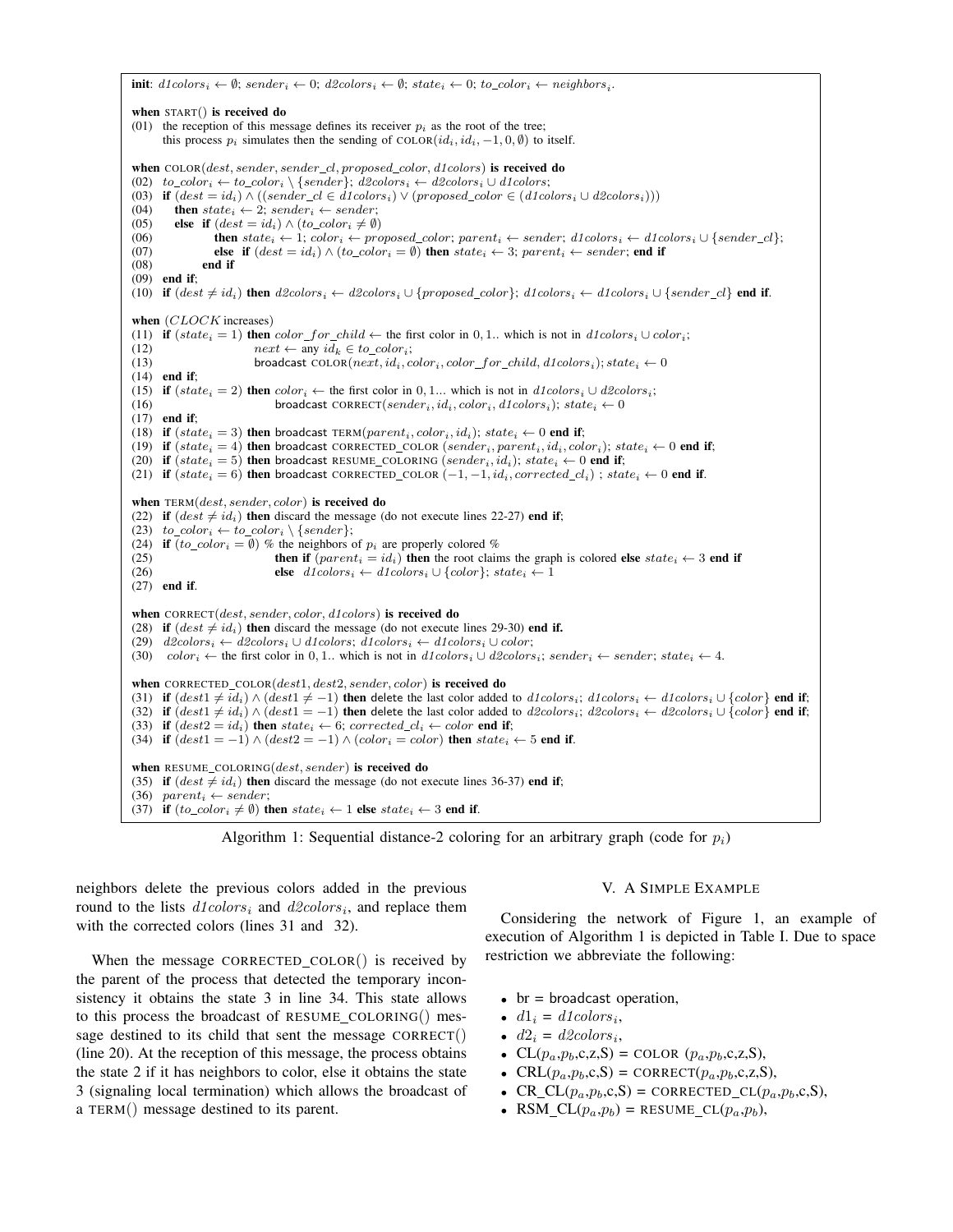

Figure 1. A 5-process arbitrary network

•  $s_i = state_i$ .

Process  $p_1$  receives the message START() at round  $-1$ . It broadcasts the message COLOR  $(id_1, id_1, -1, 0, \emptyset)$  to itself. It receives this message at round 0. It updates its local variables  $d2_1$  at line 02 (abbreviated as L2),  $d1_1$ ,  $s_1$  and  $color_1$  at line 06 (abbreviated as L6). This appears in the first row of the table where the value of  $CLOCK$  is 0. Then, when CLOCK progresses to 1,  $p_1$  has  $state_1 = 1$ , therefore, it broadcasts the message COLOR() with appropriate parameters, where it proposes a color that is not in  $d2_1 \cup d1_1$  to each of its neighbors, and subsequently enters  $state_1 = 0$  (L13). This appears in the second row of the table where the value of  $CLOCK$  is 1. When  $p_2$  and  $p_4$  receive this message at round 2, they execute the associated processing at L2 and L6 for  $p_2$  and at L10 for  $p_4$ . So, in this round  $p_2$  updates its local variables  $d2_2$  at L2,  $d1_2$ ,  $s_2$  and  $color_2$  at L6.  $p_4$  updates its local variables  $d2_4$  at L2,  $d1_4$ , at L10. This appears in the third row of the table where CLOCK is 2. In round 3,  $p_2$ has  $state_2 = 1$ , so it broadcasts the message COLOR() with appropriate parameters (L13) and obtains  $state_2 = 0$  (L13), Etc.

In round 6,  $p_4$  finds that the color proposed by its neighbor  $p_3$  (color 0 proposed in round 5) is in  $d1_4$ , so it "refuses" this color and obtains  $state_4 = 2$  (L4). In round 7,  $p_4$  obtains a color which is not in  $d2_4 \cup d1_4$  (L15) and broadcasts the message CORRECT( $id_3$ ,  $id_4$ , 2, 0, {0}). In round 8,  $p_3$  updates  $d1_3$  and  $d2_3$  and obtains a new color (L30). Its state will allow it to broadcast the message CORRECTED\_CL $()$  (round 11). The broadcast of this message will trigger the broadcast of the message RESUME $_{\rm CL}$ () (round 15) to resume the coloring as described before.

#### VI. PROOF AND COST OF THE ALGORITHM

#### Lemma 1. *Algorithm* 1 *is collision-free and conflict free.*

**Proof** Let us recall that, in state 0, a process cannot broadcast messages. The states in  $S = \{1, 2, 3, 4, 5, 6\}$  are active states. Let us observe that after the reception of the message START(), there is only one process (the initiator) that can broadcast a message to its neighbors in the next round (it enters state 1, line 06). The other processes are initially in state 0, which prevents them from broadcasting a message.

Let us now observe that, after the reception of a message  $m$ , a process  $p_i$  can change its state in two cases:

- Case 1. The message m is for it  $(dest = id<sub>i</sub>)$ , or
- Case 2.  $m = \text{CORRECFED\_COLOR}(-1, -1, -, color),$ where  $color_i = color$ .

In the first case the sender process puts only one identity destination in each message, due to lines 04, 06 and 12. Let us observe that  $p_i$  cannot move to an active state if it is not the destination of message sent from one of its neighbors,  $p_i$ (lines 03, 05, 07, 22, 28, 31, 35). The broadcasting of this message by  $p_j$  entails the immediate assignment  $state_j \leftarrow 0$ . It follows that the sender process and the destination process cannot broadcast in the same round. Each time a message is broadcast by a process  $p_i$ , there is only one neighbor of  $p_i$ that will move to an active state. Therefore, at each round there is no two processes  $p_i$  and  $p_q$  in  $neighbors_j$  that have state<sub>i</sub> and state<sub>q</sub> in S. It follows that there will be only one neighbor of  $p_i$  authorized to broadcast a message in the next round.

In the second case we have to prove that there is only one process that moves to the state 5 after the broadcast of the message CORRECTED\_COLOR $(-1, -1, -$ , color). Let  $p_f$  be the the sender of this message. Since  $p_f$  is broadcasting this message, it has the state 6. It got this state in the previous round because it has received message COR-RECTED\_COLOR $(-, id_f, -, -)$  from its child  $p_z$  that has  $color_z = color$ . Let us assume that there is another process  $p_x \in neighbor_f$  that has  $color_x = color$ . If  $p_x$  is the process that broadcast a COLOR() message destined to  $p_f$  ( $p_x$  colored  $p_f$ ), then due to line 11  $p_f$  does not propose the color *color* to its children. And if  $p_f$  is the process that broadcast a COLOR() message to  $p_x$ , then  $p_z$  is aware about that (line 10) and know that the color color is used by a process at distance 2. Therefore,  $p_z$  cannot accept this color and moves to the state 2 to correct the proposition. It follows that the message CORRECTED COLOR $(-1, -1, -1, -, color)$  is destined to only one neighbor.

Hence, the control flow generated by these messages remains sequential, moving sequentially from a parent process to a child process for the messages COLOR(), CORRECTED COLOR() and RESUME COLORING(). Similarly, the control flow generated by the messages TERM() and CORRECT() moves sequentially from a child process  $p_i$  to its parent process (whose identity is saved in  $parent_i$ ).

The collision-freedom and conflict-freedom properties of the algorithm follow directly from the sequentiality of the control flow realized by the messages.  $\square_{Lemma 1}$ 

## **Lemma 2.** *No two processes at distance*  $\leq 2$  *obtain the same color.*

**Proof** Let us observe that the initiator takes the first color 0 (line 01) and each process may propose in a COLOR() message one color to only one of its uncolored neighbors (lines 11-14).

Let us recall that each process in the network receives messages only from its one hop neighbors. Therefore, only neighbors know if a given color is proposed to neighbors of neighbors (line 10). Due to the instruction in line 11, a process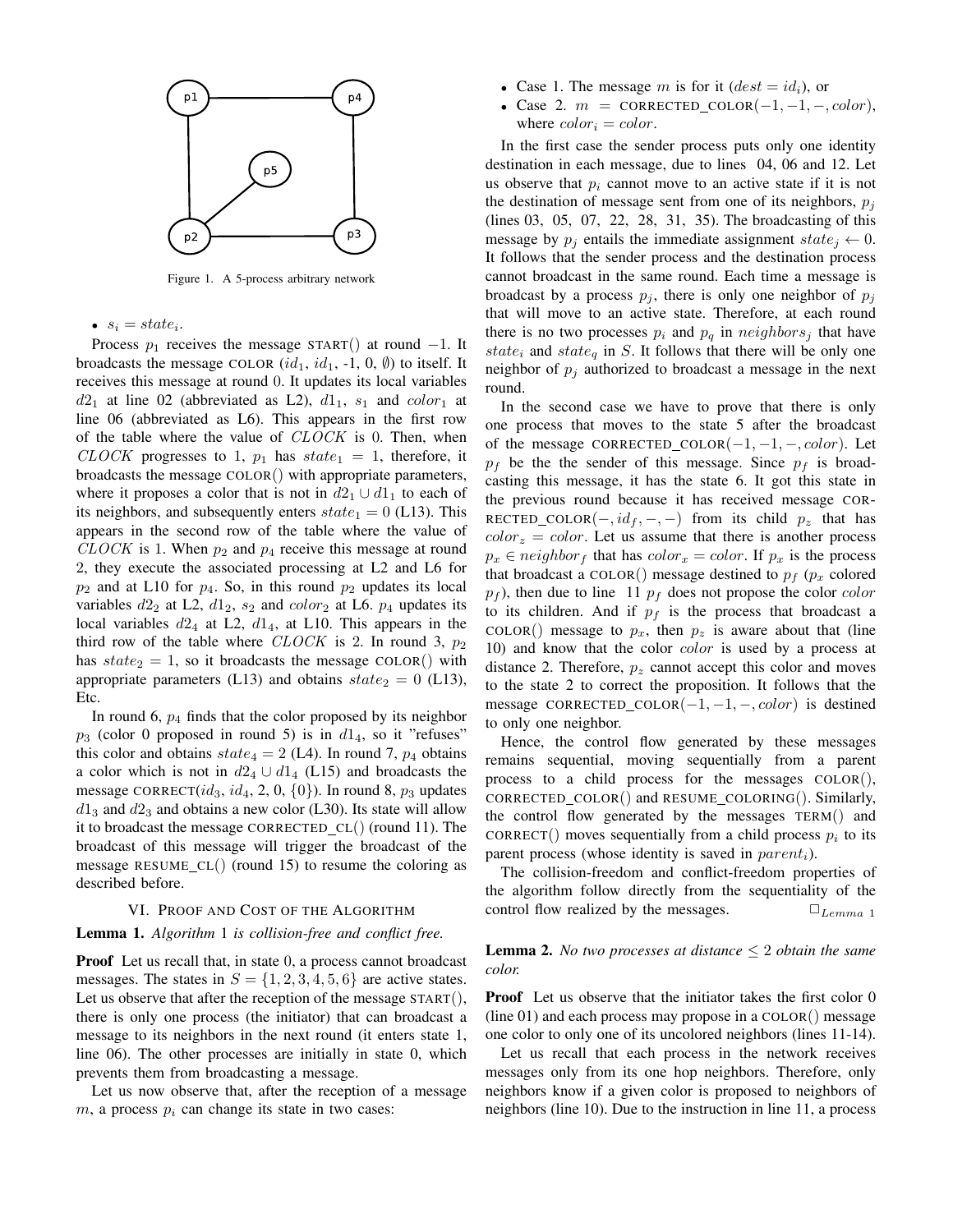| $\mathcal{p}_i$<br>clock | $p_1$                                                                                  | $p_2$                                                                  | $p_3$                                                                       | p <sub>4</sub>                                                           | $p_5$                                    |
|--------------------------|----------------------------------------------------------------------------------------|------------------------------------------------------------------------|-----------------------------------------------------------------------------|--------------------------------------------------------------------------|------------------------------------------|
| $\overline{0}$           | $d2_1 = \{\}\left(\frac{L}{2}, d1_1 = \{-1\}\right)$<br>$s_1 = 1$ , $color_1 = 0$ (L6) |                                                                        |                                                                             |                                                                          |                                          |
| $\mathbf{1}$             | br $CL(id_2, id_1, 0, 1, \{-1\})$<br>$s_1 = 0$ (L13)                                   |                                                                        |                                                                             |                                                                          |                                          |
| $\overline{2}$           |                                                                                        | $d2_2 = \{-1\}$ (L2), $d1_2 = \{0\}$<br>$s_2 = 1$ , $color_2 = 1$ (L6) |                                                                             | $d2_4 = \{1\}, d1_4 = \{0\}$<br>(L10)                                    |                                          |
| $\overline{\mathbf{3}}$  |                                                                                        | br CL $(id_3, id_2, 1, 2, \{0\})$<br>$s_2 = 0$ (L13)                   |                                                                             |                                                                          |                                          |
| $\overline{4}$           | $d2_1 = \{-1, 2\},\$<br>$d1_1 = \{1\}$ (L10)                                           |                                                                        | $d2=\{0\}$ (L2), $d1_3=\{1\}$<br>$s_3 = 1, color_3 = 2$ (L6)                |                                                                          | $d2_5 = \{0,2\}$<br>$d1_5 = \{1\}$ (L10) |
| 5                        |                                                                                        |                                                                        | br CL $(id_4, id_3, 2, 0, \{1\})$<br>$s_3 = 0$ (L13)                        |                                                                          |                                          |
| $\overline{6}$           |                                                                                        | $d2_2 = \{-1, 0\},\$<br>$\overline{d1_2} =$<br>$\{0, 2\}$ (L10)        |                                                                             | $d2_4$<br>$= \{1\}$ (L2),<br>$s_4 = 2$ (L4)                              |                                          |
| $\overline{\tau}$        |                                                                                        |                                                                        |                                                                             | $color_4 = 2 (L15),$<br>br $CR(id_3, id_4, 2, \{0\})$<br>$s_4 = 0$ (L16) |                                          |
| 8                        |                                                                                        |                                                                        | $d2_3 = \{0\},\$<br>$d1_3 = \{1, 2\}$ (L30)<br>$color_3 = 3, s_3 = 4$ (L31) |                                                                          |                                          |
| $\overline{9}$           |                                                                                        |                                                                        | br CR_CL $(id_4, id_2, id_3, 3)$<br>$s_3 = 0$ (L19)                         |                                                                          |                                          |
| $\overline{10}$          |                                                                                        | $d1_2 = \{0, 3\}$ (L31),<br>$s_2 =$<br>6(L33)                          |                                                                             |                                                                          |                                          |
| 11                       |                                                                                        | br CR_CL $(-1,-1,p_2,3)$<br>$s_2 = 0$ (L21)                            |                                                                             |                                                                          |                                          |
| $\overline{12}$          | $d2_1 = \{-1, 3\}$ (L32)                                                               |                                                                        |                                                                             |                                                                          |                                          |
| 13                       |                                                                                        |                                                                        | $s_3 = 5$ (L34)                                                             |                                                                          | $d2_5 = \{0,3\}$ (L32)                   |
| 14                       |                                                                                        |                                                                        | br RSM_CL $(id_4, id_3)$<br>$s_3 = 0$ (L20)                                 |                                                                          |                                          |
| 15                       |                                                                                        |                                                                        |                                                                             | $s_4 = 3$ (L37)                                                          |                                          |
| 16                       |                                                                                        |                                                                        |                                                                             | br TERM $(id_3, id_4)$<br>$s_4 = 0$ (L18)                                |                                          |
| $\overline{17}$          |                                                                                        |                                                                        | $s_3 = 3$ (L37)                                                             |                                                                          |                                          |
| $\overline{18}$          |                                                                                        |                                                                        | br TERM $(id_2, id_3)$<br>$s_3 = 0$ (L18)                                   |                                                                          |                                          |
| 19                       |                                                                                        | $s_2 = 1$ (L26)<br>$d1_2 = \{0,3\}$ (L26)                              |                                                                             |                                                                          |                                          |
| 20                       |                                                                                        | br CL $(id_5, id_2, 1, 2, \{0, 3\})$ (L16)<br>$s_2 = 0$ (L13)          |                                                                             |                                                                          |                                          |
| $\overline{21}$          | $d2_1 = \{-1, 3, 2\},\$<br>$d1_1 = \{0, 1\}$ (L10)                                     |                                                                        | $d2_3 = \{0, 2\},\$<br>$d1_3 = \{2, 1\}$ (L10)                              |                                                                          | $d2_5 = \{0,3\}$ $s_5 =$<br>3 (L07)      |
| $\overline{22}$          |                                                                                        |                                                                        |                                                                             |                                                                          | brTERM $(id_2, id_5)$<br>$s_5 = 0$ (L18) |
| $\overline{23}$          |                                                                                        | $s_2 = 3$ (L25)                                                        |                                                                             |                                                                          |                                          |
| 24                       |                                                                                        | br TERM $(id_1, id_2)$<br>$s_2 = 0$ (L18)                              |                                                                             |                                                                          |                                          |
| 25                       | end algorithm $(L25)$                                                                  |                                                                        |                                                                             |                                                                          |                                          |

Table I

AN EXECUTION OF ALGORITHM 1 ON THE NETWORK OF FIGURE 1

proposes to its neighbors colors which are different from its color and different from the colors of its colored neighbors.

Although each process,  $p_j$ , does not propose  $color_j$  and  $d1colors<sub>j</sub>$ , a colored process  $p<sub>i</sub>$  at distance 2 from a colored process  $p_j$  may propose the same color of  $p_j$  to one of its uncolored neighbors  $p_e$  which is at distance 2 from  $p_i$ . Which violates the consistency propriety. Also, a non-colored process  $p_e$  that has at least two colored neighbor  $p_i$  and  $p_j$  may receive as proposed color the color of  $p_j$  from  $p_i$  if  $p_i$  is not  $p_j$ 's neighbor. Which creates two neighbors with the same color and violates the consistency propriety. This cases may occur because the process does not see the process at distance 1 or 2 of its neighbors.

However, due to line 03 any violation of this kind is detected. Because the color of  $p_i$  is already stored in  $d1colors_i$ 

and the colors of the neighbors of  $p_j$  are already stored in  $d2colors<sub>i</sub>$  (line 10). If the test of the instruction in line 03 is true for  $p_i$ ,  $p_i$  will not be able to propose a color (broadcast a color message) because its state now is  $state_i = 2$ . The possession of this state entails the broadcast of a CORRECT() message to correct the *temporary inconsistency* by  $p_e$  that obtains a new color which is different from the colors of its neighbors and the neighbors of its neighbors (line 15).

Due to the instruction in (line 30), the process correct its color based on the information sent by the process that detected the inconsistency and moved to  $state_i = 4$ . This state permits to  $p_e$  to broadcast a CORRECTED COLOR() message to inform its neighbors about the corrected colors (line 19). Due to the instruction in (line 33), the broadcast of the CORRECTED COLOR() message entails the the broadcast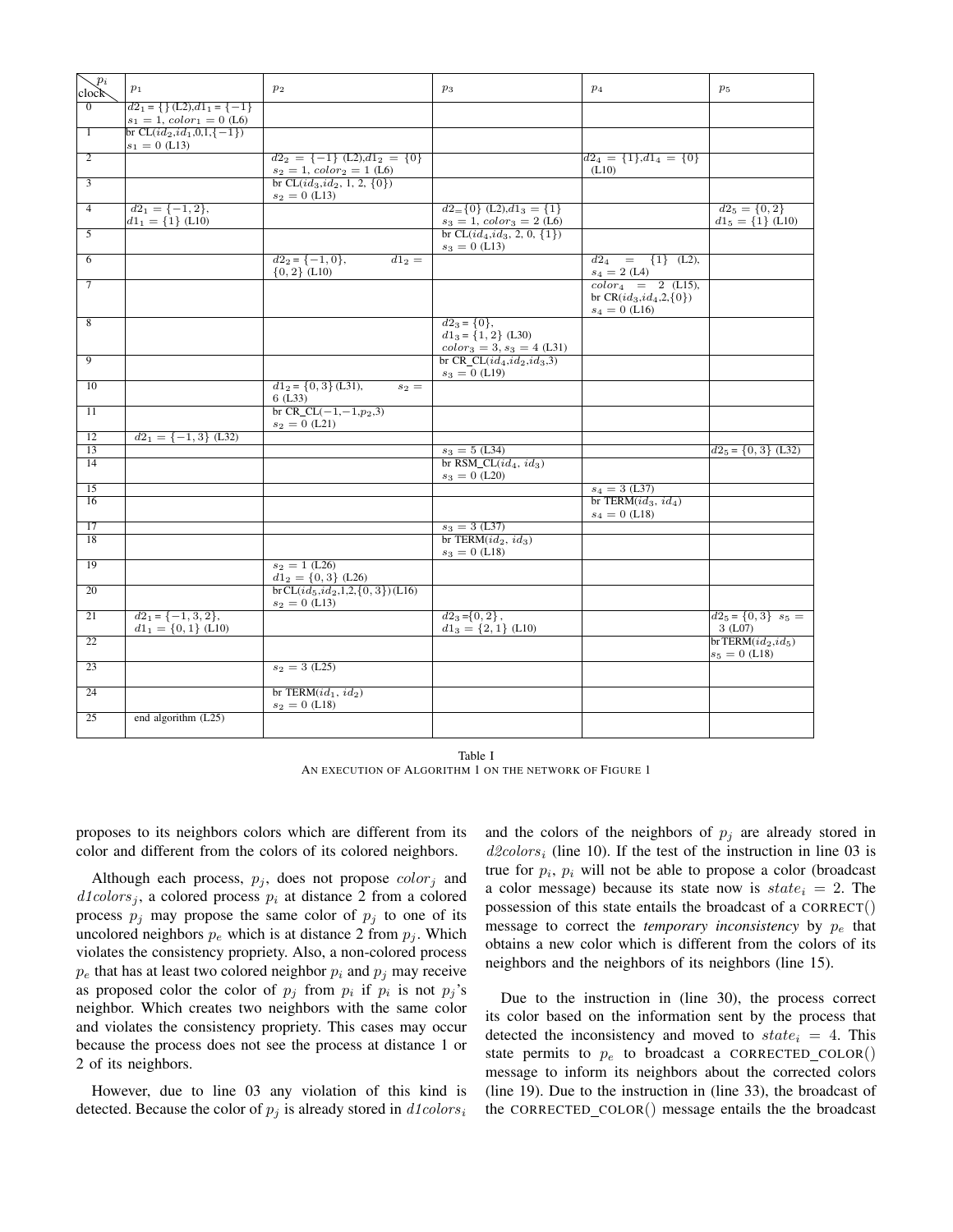of another CORRECTED COLOR message by one neighbor (the parent) of  $p_e$  to inform its neighbor about the new color of its child. And this broadcast entails the broadcast of RESUME\_COLORING() message destined to the process  $p_i$ that detected the inconsistency. Therefore, the process  $p_i$  that detected the inconsistency cannot take the  $state_i = 1$  ((line 37) until all process which are at distance 2 for the corrected process are have received the message CORRECTED COLOR(). It follows that before  $p_i$  resumes the coloring, the current network is colored partially correctly. These complete the proof the lemma.  $\Box$ <sub>Lemma 2</sub>

# Lemma 3. *Any process is colored, and (only after all processes are colored) this is known by the root process.*

**Proof** If the network is such that there is no temporary inconsistency: in this case due to the instruction in line 06, after the reception of the message color, the process broadcasts in the next round a color message destined to one of its uncolored neighbors. Due to lines 06 and 24, a process does not broadcast a TERM() message if it has at least one uncolored neighbor because it cant not move to the state 3. It follows that before the root receive all TERM() messages from all its neighbors each process receives a message color.

If the network is such that there is temporary inconsistency: in this case let us observe that the process  $p_i$  that detected the temporary inconsistency does not broadcast a COLOR() message in the next round because it does not have the state 1 (line 04). Following line 16, it broadcasts a CORRECT() message destined to its parent  $p_z$ . Due to line 33 and line 21  $p_z$  receives the message corrected\_color( $-1$ ,  $-1$ ,  $-$ ,  $color$ ) broadcast by its parent (as discussed in the proof of lemma 1) which allows the broadcast of the message RESUME COLORING() destined to its child  $p_i$ . Then, at the reception of this message,  $p_i$  moves to the state 1. Therefore,  $p_i$  resume, in a finite time, the coloring at line 11.

Due to line 25 each process that have all neighbors colored broadcast a TERM() message destined to its parent.

It follows from these observations that each process eventually obtains one color and the root receives a term message from each neighbors.  $\Box$   $L_{tempa}$  3

The following theorem is an immediate consequence of the previous lemmas.

# Theorem 1. *Algorithm* 1 *is a collision-free and conflict-free distance-2 coloring algorithm for any connected graph.*

*a) Cost of the algorithm:* (Let us recall that a process identity can be encoded with  $O(\log n)$  bits.) There are five message types. A message TERM() carries two process identities and a color. A message COLOR() carries two process identities, two colors, and set of at most  $\Delta$  colors. A message CORRECT() carries two process identities, a color, and set of at most  $\Delta$  colors. A message CORRECTED\_COLOR() carries three process identities, and two colors. A message RE-SUME COLORING() carries two process identities. It follows that a message carries at most  $9 \log n + (2\Delta + 6) \log \Delta$  bits. Let us observe that each process in the network receive only one message color destined to it.

Let us assume an execution of the algorithm in a network where there will be not a call to broadcast the messages of backtracking (no temporary conflict of colors). Therefore, in this case there are  $n - 1$  of COLOR() messages (the initiator does not receive such a message from its neighbors) and  $n-1$ of TERM() messages (the last colored process in the network does not receive a TERM() message destined to it). This means there is two messages per each link of the tree built. Therefore, in this best case  $2(n - 1)$  broadcasts are required.

Let us assume now that the network is such that there is temporary conflicts of colors ( there are calls to the broadcast of backtracking messages.) In this case, there is, in the worst case, four more messages per link: a message CORRECT(), two messages CORRECTED COLORING() and a message RESUME COLORING(). Therefore, the number of broadcasts required in the worst case is bound by  $6(n - 1)$ .

## VII. CONCLUSION

There is a major difficulty in designing of a efficient communication protocols when these protocols concern networks connected in an arbitrary manner without any condition of the topology nor on the size of the network, nor on the node characteristics.

An interesting open problem is the following: genalize the previous algorithm solution to a  $m$ -coloring problem, where a process can get more than one color. And how can we derive, starting from this protocol, solutions that deal with dynamic of the network, in the sense mobility and appearance and disappearance of processes.

#### VIII. ACKNOWLEDGMENTS

The authors wish to express their appreciation to the anonymous reviewers for their constructive comments.

The authors wish also to express their appreciation to the Labex MS2T for its support.

#### **REFERENCES**

- [1] Barenboim L., Elkin M., and Kuhn F., Distributed (Delta+1)-coloring in linear (in Delta) time. *SIAM Journal of Computing*, 43(1):72-95, 2014.
- [2] Blair J. and Manne F., An efficient self-stabilizing distance-2 coloring algorithm. *Proc. 16th Colloquium on Structural Information and Communication Complexity (SIROCCO'10)*, Springer LNCS 5869, pp. 237- 251, 2009.
- [3] Bozdag D., Gebremedhin A.S., Manne F., Boman G. and Çatalyürek U.V., A framework for scalable greedy coloring on distributed-memory parallel computers. *Journal of Parallel and Distributed Computing*, 68(4):515-535, 2008.
- [4] Chipara O., Lu C., Stankovic J., and Roman. G.-C., Dynamic conflictfree transmission scheduling for sensor network queries. *IEEE Transactions on Mobile Computing*, 10(5):734-748, 2011.
- [5] Ergen S.C. and Varaiya P., PEDAMACS: Power efficient and delay aware medium access protocol for sensor networks. *IEEE Transaction on Mobile Computing*, 5(7):920-930, 2005.
- [6] Gairing M., Goddard W, Hedetniemi S. T., Kristiansen P., and McRae A. A., Distance-two information in self-stabilizing algorithms. *Parallel Processing Letters*, 14(03-04):387–398, 2004.
- [7] Gebremedhin A.H., Manne F., and Pothen A., Parallel distance-k coloring algorithms for numerical optimization. *Proc. Euro-Par Parallel Processing*, Springer LNCS 2400, pp. 912-921, 2002.